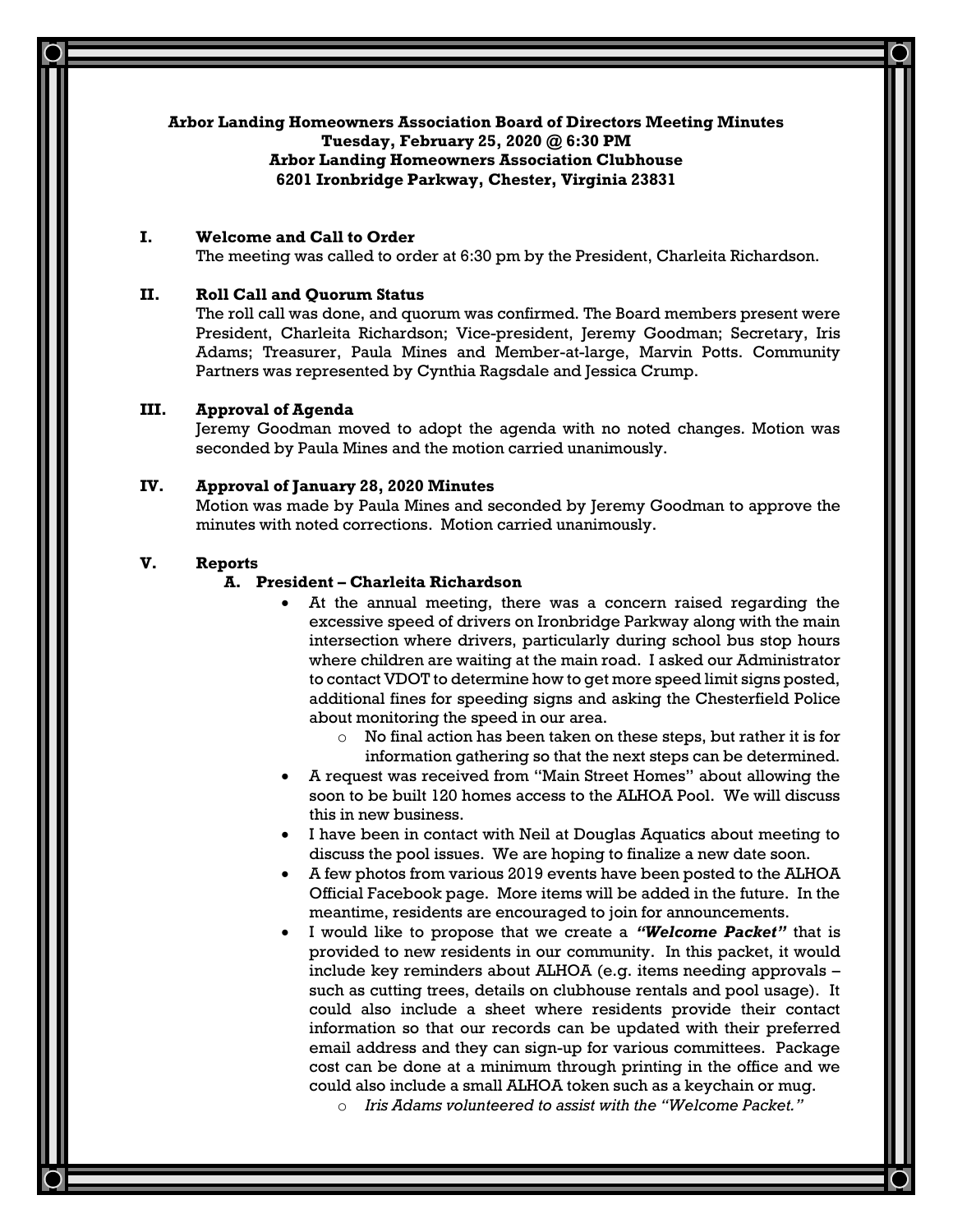**ALHOA Board Meeting February 25, 2020 Page 2**

### **B. Secretary – Iris Adams**

- The January 28th meeting minutes was sent out to the board.
- The first quarter newsletter was sent to the residents on the distribution list. Thanks to Cynthia Ragsdale for sending that out for us. A resident from the Bel Arbor community has sent information for the upcoming newsletter for an informal social club for women.

### **C. Treasurer – Paula Mines [Financial Report handed out]**

There was a big difference in the expenses from last month to this month. December should have been a lot more, but those expenses carried into January.

#### **D. Office – Cynthia Ragsdale [Report handed out]**

- Clubhouse rentals for the month of February was two (2).
- Office supplies and the clock for the pool area was purchased from Office Depot.
- Complaints about leaves, removal of trees without ARC approval, vehicles parked on the street and in the driveway and business being conducted on the front lawn of a resident's property.
- Mary Palmer with IBPOA has contacted VDOT to address overhanging trees and potholes in the Arbor Landing/Bel Arbor communities.

#### **E. Committees**

### **1. Social – Jessica**

• There will be a TGIF this Friday. We have an Easter Egg Hunt scheduled for Saturday, April 11th. Other events have been posted to the website and in the newsletter.

#### **2. ARC**

- $\bullet$  N/A
	- o *There has been no communication with ARC. We do not know who is chairing this committee. Charleita stated that we would continue to try and reach out to ARC and ask them to come to the meeting. We will also ask Cynthia to send an email asking for volunteers to join and/or chair this committee.*

#### **VI. Management – Jessica Crump**

We will send a blast email to the residents asking them to get their leaves up by March 31st.

## **VII. Old Business**

# **A.** Marquee Repair

• We have approved getting the Marquee repaired. Now we need to get the bulbs replaced and the floodlights fixed. Jeremy has volunteered to take care of the floodlights.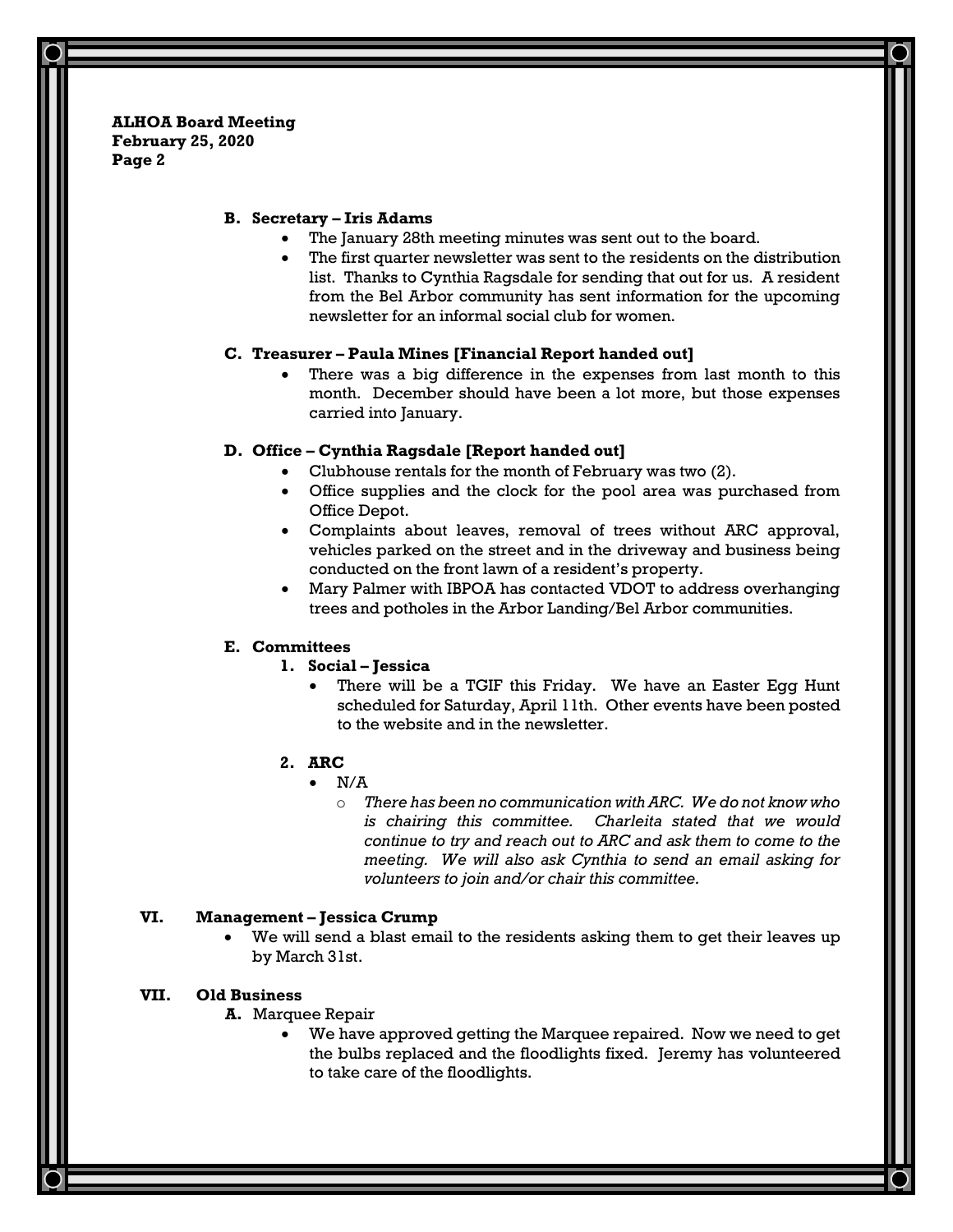**ALHOA Board Meeting February 25, 2020 Page 3**

# **VII. Old Business [Cont'd]**

- **B.** Clubhouse Rental Policy
	- Paula Mines created an analysis study [handed out]. From the analysis report, there was much discussion and suggestions. Some of them included: security deposits being deposited and held in a separate account, raising the rental fee by 10%, leaving it as it is and rental rates have not increased in years and the fee should increase to care for the wear and tear of the furniture and upkeep cost.
	- Motion was made by Jeremy Goodman and seconded by Iris Adams to increase the rental fees by \$25.00. Motion carried unanimously.
	- An analysis study will be done every two years.
- **C.** Douglas Aquatics Meeting
	- Charleita Richardson stated that we were scheduled to meet with Neil on Friday at 9:30 am., but the meeting will be rescheduled. She will inform the board of the new date in case others can join her.

## **VIII. New Business**

- **A.** ALHOA Pool Request (Main St. Homes)
	- More information is needed from Main St. Homes. Will they have to join the ALHOA and pay the monthly dues? Can the pool accommodate the new residents? What will the wear and tear be on the pool?
	- Jessica Crump will get back with them and see if she can find out any additional information.

### **B.** Retaining Wall Inspection Update **[Estimates handed out]**

The retaining wall estimates are expensive. There is a life expectancy of about two years left on them. We will re-evaluate them next year.

### **C.** Picnic Table Options **[Estimates handed out]**

We have several estimates for the picnic tables. The board seems to like the tables from Treetop Products. They asked Cynthia Ragsdale if she would check to see what the shipping cost would be for three tables. The board will vote on which company after they find out what the shipping cost will be.

# **IX. Members Voice**

- Audit Has the audit been done? The audit was done. We used an auditor that was recommended by Community Partners.
- Insurance on the Board We have full insurance coverage on the board. The cost is \$14,000 yearly.
- Fishing on the lake Is it open to anyone? Fishing on the lake is for homeowners only. A fishing permit/license is required. A fishing license is not required if it is on your personal property.
- Liter We need additional waste baskets. Who dumps the trash near the lake? Ironbridge dumps the trash.